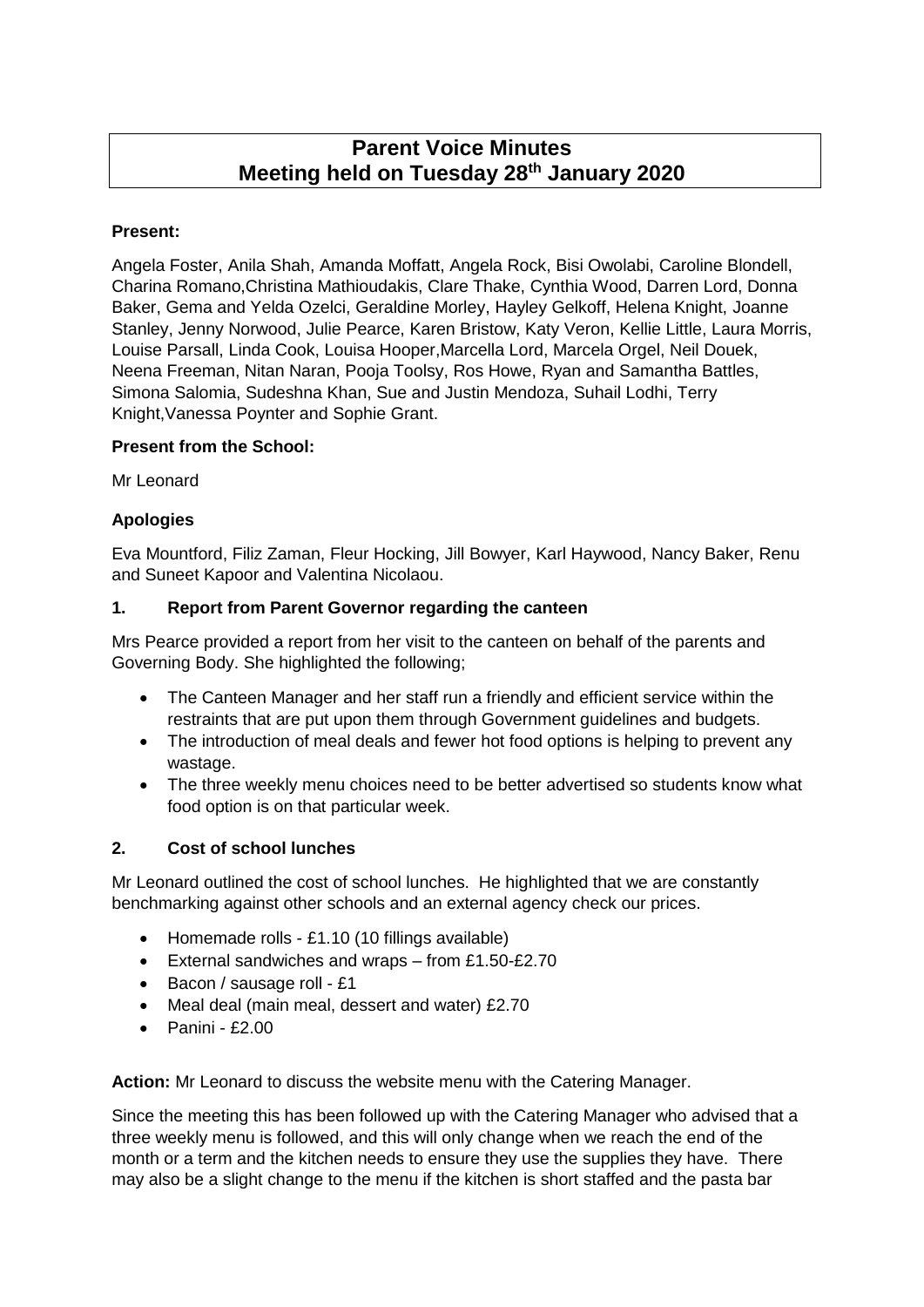cannot be manned, so pasta bake will be served instead. This is not a regular occurrence and is common catering practice.

#### **3. School registration**

It was discussed that there were times when MyEd shows an absence but parents were not aware that their child had been marked absent.

Mr Leonard noted that the MyEd system did not allow for notifications and the school had asked for weekly or monthly updates, so that parents did not have to go into the app to check. This is in the stages of development.

Absences at the start of the day were covered, as a text is sent to parents if their child has not registered by 09:30am. This is standard practice, however there are gaps occasionally at lunch registration if pupils are with a member of staff etc.

Mr Leonard assured parents that if there was a fire for example, the school checks registers against signing out books and would know if a pupil had left the site. Mr Leonard explained he would be follow this up however and try to tighten up the systems in place.

#### **4. Homework**

Mr Leonard discussed homework and acknowledged that more information needed to be provided at times to support students when they weren't allowed to email staff over weekends.

#### **ACTIONS:**

Mr Leonard to request more detail on homework from teachers.

Mr Leonard to ensure staff do not give detentions if parents have provided a note saying the pupil tried to do the homework but didn't understand it, as long as the pupils go to see the teacher and have made an attempt. If homework is due in on a Monday, students must see the teacher as soon as possible to get help rather than wait until the lesson.

Mr Leonard to advise parents and students that Show My Homework messages do not get read by staff.

#### **5. Communication**

Mr Leonard explained that he understood it can be very frustrating when parents email the school but do not receive a response.

#### **ACTIONS:**

Mr Leonard to put a system in place where parents receive a notification saying we have received their email if sent to Admin.

Mr Leonard to create a link on the website to his PA for parents to contact if they have not received any response following an email after 48 hours.

#### **6. Incident after school at the gate**

Mr Leonard discussed the recent incident and assured parents regarding the safety of the students.

**ACTION:** The school to increase the number of staff on duty at the front gate each day.